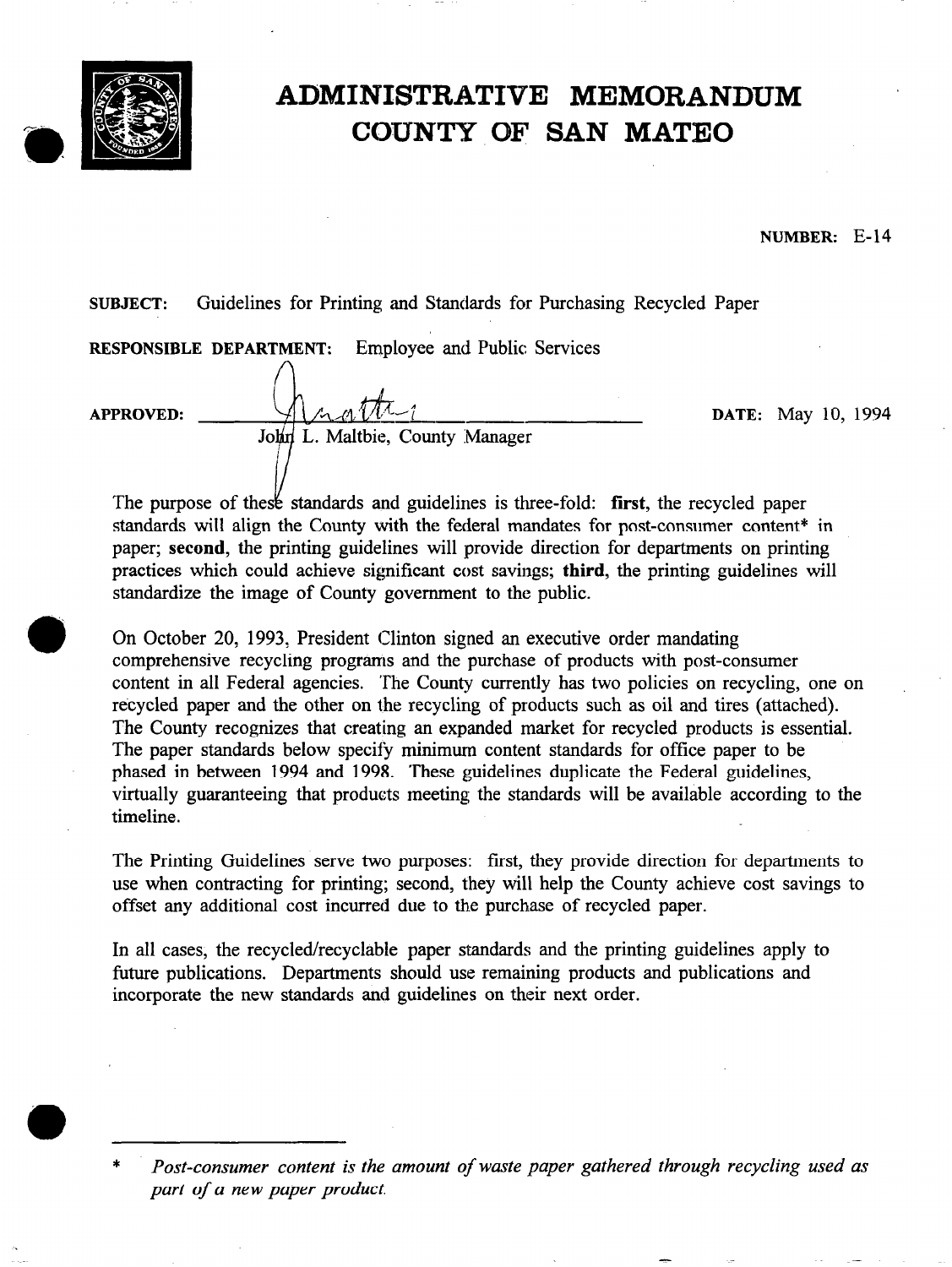### Part 1. RECYCLED AND RECYCLABLE PAPER

## Section 1. Recycled Paper Standards

- (a) Department Heads shall ensure that departments meet or exceed County standards for purchasing recycled paper. The County currently has a 10% price preference policy for companies which sell us recycled paper with 10% post-consumer content. This standard shall remain in effect until December 31, 1994. After that time, Department Heads shall be responsible for departmental compliance with the Minimum Standards outlined below.
- (b) All copier paper and computer paper shall be purchased through the purchasing department contracts. These contracts shall provide paper meeting the recycled content standards.
- (c) Departments shall further the County's commitment to increasing the market for recycled paper by specifying post-consumer content with each order.

## Section 2. Minimum Standards for Recycled Content in Pirinting/Writing Paper ..;. : -

Department Heads shall ensure that departments meet or exceed the following minimum standards:

- (a) The current County standards, including the 10 percent price preference for companies which sell us recycled paper with 10 percent post-consumer content shall remain in effect through December 31, 1994.
- (b) For high speed copier paper, offset paper, forms bond, computer paper, carbonless paper, file folders and white woven envelopes the minimum post-consumer content standard shall be no less than 20 percent beginning January 1, 1995. This minimum content standard shall be increased to 30 percent beginning December 31, 1998. (Federal Government Standard)
- (c) For writing and office paper, book paper, cotton fiber paper and cover stock the minimum content standard shall be no less than 50 percent recovered materials including 20 percent post-consumer content beginning January 1, 1995. This minimum content standard shall be increased to 30 percent beginning December 1998. (Federal Government Standard)

\_